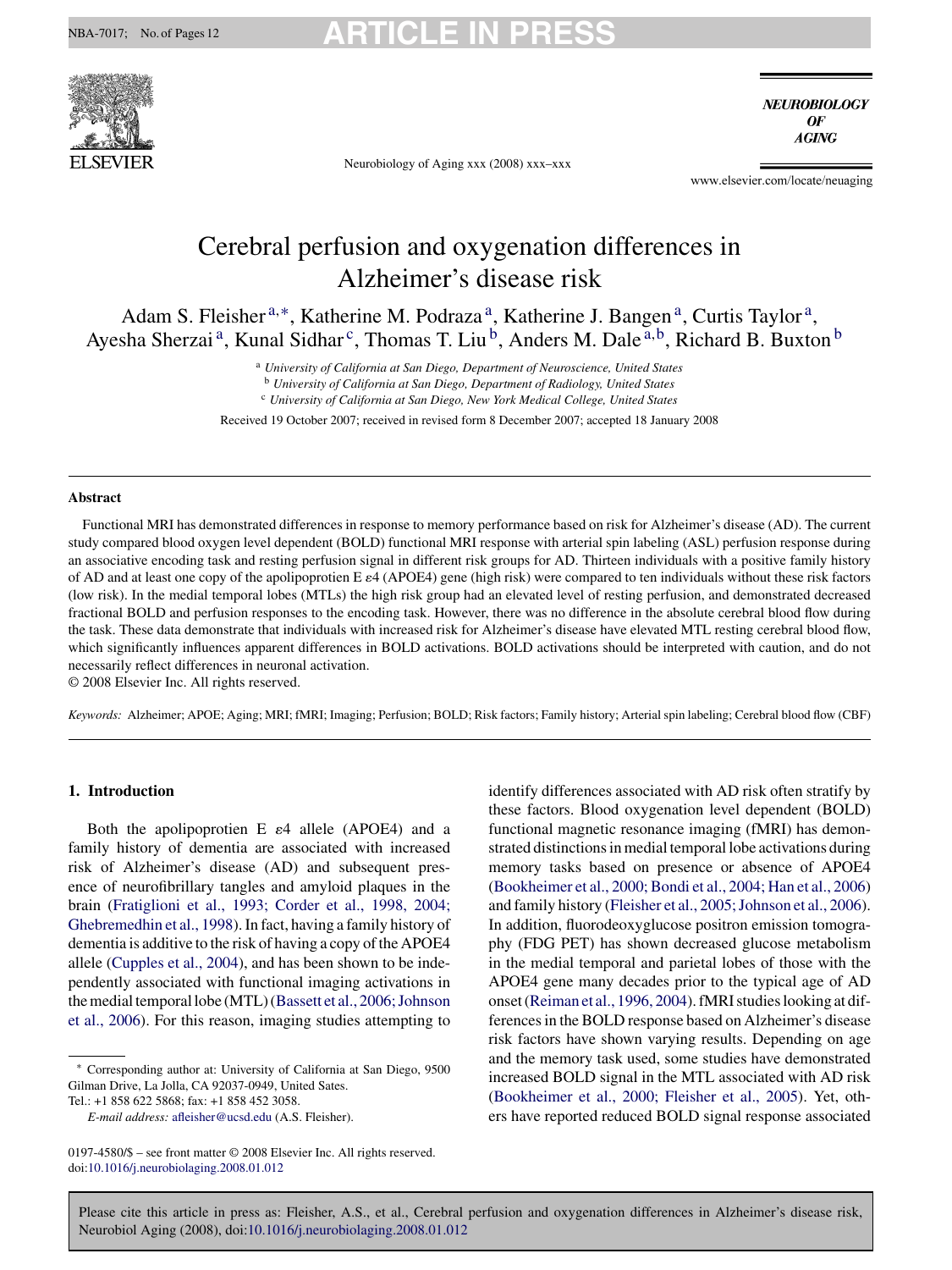with AD risk during encoding ([Bondi et al., 2005; Johnson](#page-9-0) [et al., 2006; Trivedi et al., 2006\).](#page-9-0) However, in people with Alzheimer's disease the BOLD response in the MTL during a memory task is consistently decreased, compared to normal controls ([Dickerson et al., 2005\).](#page-9-0) In addition, imaging studies using arterial spin labeling (ASL) show decreased resting perfusion in AD and mild cognitive impairment (MCI) [\(Alsop](#page-9-0) [et al., 2000; Johnson et al., 2005; Xu et al., 2007\),](#page-9-0) as well as decreased perfusion response to encoding in the MTL in those with MCI. ([Xu et al., 2007\)](#page-11-0) Taken together, these findings suggest an underlying pathological process that may be observed with functional imaging prior to the clinical onset of dementia.

The BOLD response is often interpreted as an indirect measure of underlying neuronal activity. In this regard, increases in BOLD signal in the MTL in elderly persons at increased risk for AD and MCI have been frequently interpreted as a neuronal stress response to underlying cholinergic system degeneration at the earliest stages of disease [\(Bookheimer et al., 2000; Bondi et al., 2005; Dickerson et](#page-9-0) [al., 2005\).](#page-9-0) However, the BOLD response relies on many other factors including the baseline perfusion state, vascular compliance, cerebral blood volume, and the coupling relationships between these measures ([Buxton et al., 2004;](#page-9-0) [Iadecola, 2004; Iannetti and Wise, 2007\).](#page-9-0) For example, increases in baseline cerebral blood flow (CBF) by use of vasodilators significantly decreases the amplitude of the BOLD response irrespective of task performance ([Brown](#page-9-0) [et al., 2003; Stefanovic et al., 2006\).](#page-9-0) There is evidence that these neurovascular relationships may be altered in AD pathology, with increased vascular resistance ([Bateman et al.,](#page-9-0) [2006\)](#page-9-0) and differences in coupling of the vascular response to neuronal activity ([Iadecola, 2004; Zlokovic, 2005; Girouard](#page-10-0) [and Iadecola, 2006\).](#page-10-0) Therefore group differences in activation BOLD signal, in many cases, may be entirely due to differences in the cerebral perfusion states, not necessarily representative of increased neuronal activity or oxygen consumption. A better understanding of the underlying vascular response and resting blood flow state is necessary for understanding BOLD fMRI signal in AD risk.

Pulsed arterial spin labeling (pASL) is an MRI technique that can simultaneously measure cerebral blood flow and BOLD changes during a functional task. Coupled with its ability to measure baseline cerebral blood flow, pASL is a powerful tool for evaluating the underlying physiologic changes associated with the BOLD response, and hence aid in interpreting factors related to neuronal oxygen utilization ([Wong et al., 1998; Obata et al., 2004; Uludag et](#page-11-0) [al., 2004\).](#page-11-0) A recent report demonstrated the utility of these techniques for evaluating the relationship between BOLD and perfusion responses in the MTL during memory performance [\(Restom et al., 2007\).](#page-10-0) They concluded that the BOLD response and related oxygen utilization in the MTL during memory acquisition can be better understood when changes in cerebral blood flow are accounted for. Use of combined functional perfusion and BOLD imaging has not been previously reported in the evaluation of AD risk. Therefore, in this study we evaluated middle aged, cognitively normal, subjects with and without the APOE4 allele, and with and without a family history of dementia. We acquired, simultaneous, medial temporal lobe BOLD and perfusion response during associative encoding, as well as resting perfusion levels.

# **2. Methods**

## *2.1. Study population*

Thirty-eight healthy right-handed volunteers, 50–65 years of age, were evaluated. Twenty-five had a significant family history of dementia in a first degree relative, 13 did not. All participants were drawn from a larger group of normal control participants currently active in the University of San Diego (UCSD) Alzheimer's Disease Research Center, from the UCSD student, staff and faculty population, as well as the general San Diego community by means of advertisement.

All potential participants were screened and excluded for a history of significant head trauma with residual cognitive deficits, other neurological or major psychiatric disorders such as schizophrenia, bipolar disorder, developmental learning disorder, and alcohol or substance abuse. The geriatric depression scale [\(Yesavage et al., 1982\)](#page-11-0) was administered to screen for the presence of affective disturbance. Persons with significant cerebrovascular disease (as indexed by modified Rosen ischemic scores greater than 4) were also excluded, as were individuals with unstable diabetes and respiratory disease. All participants underwent careful screening for contraindications for magnetic resonance imaging (i.e., metal in the body, pregnancy, claustrophobia), as well as complete physical and neurological examinations. All participants received APOE4 genotyping using a polymerase chain reaction based method [\(Saunders et al., 1993\).](#page-10-0)

## *2.2. Materials and procedures*

### *2.2.1. Cognitive testing*

All participants received the following neuropsychological test battery within 1 month prior to imaging: Boston Naming Test [\(Kaplan et al., 1983\),](#page-10-0) WMS-R Logical Memory Test [\(Wechsler, 1987\),](#page-11-0) verbal fluency [\(Monsch et al., 1992\),](#page-10-0) WAIS-R digit span forward and backward ([Wechsler, 1981\),](#page-11-0) WAIS-R Digit Symbol Test ([Smith, 1982\),](#page-10-0) CVLT ([Delis et](#page-9-0) [al., 1988\),](#page-9-0) clock drawing ([Mohs et al., 1997\),](#page-10-0) Trail Making Test (A and B) [\(Reitan, 1958\),](#page-10-0) and MMSE [\(Folstein et al.,](#page-10-0) [1975\).](#page-10-0)

# *2.2.2. Functional MRI behavioral task*

The task was adapted with permission from Dr. Reisa Sperling ([Sperling et al., 2001\).](#page-11-0) A face/name encoding task was chosen due to its ability to activate the hippocampal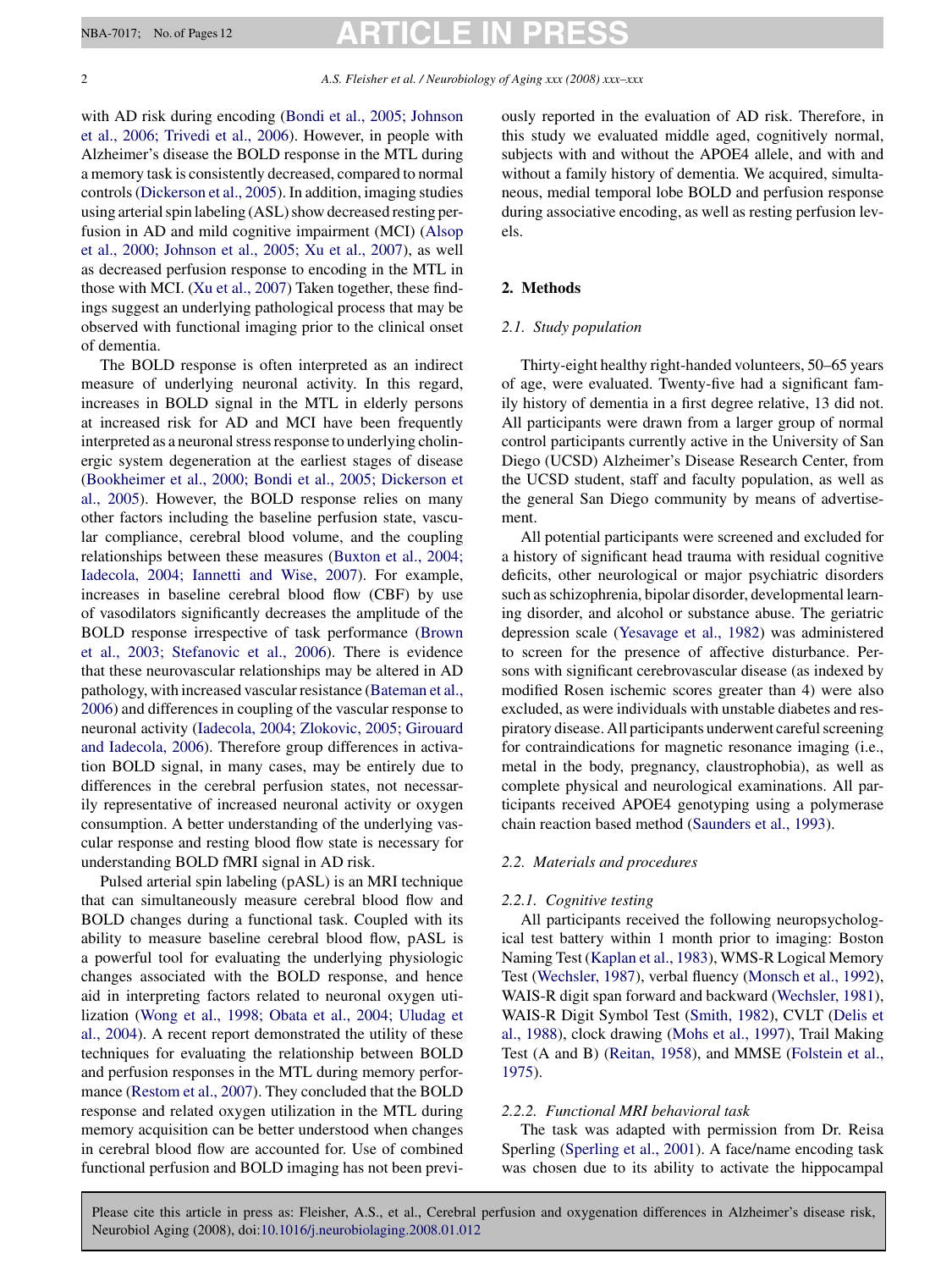*A.S. Fleisher et al. / Neurobiology of Aging xxx (2008) xxx–xxx* 3



Fig. 1. Encoding task block design. Participants viewed pairs of Novel and previously view (Repeated) faces and names in alternating blocks of 40 s each, separated by 25 s of viewing a central fixation crosshair.

region with BOLD fMRI [\(Sperling et al., 2001, 2003a\).](#page-11-0) Participants viewed pairs of Novel and previously viewed (Repeated) faces and names in alternating blocks of 40 s each, separated by 25 s of viewing a central fixation crosshair (Fig. 1). Before the scanning session and before each run, subjects were given explicit instructions to concentrate on remembering the name associated with each face. Three task conditions were presented: (1) Novel face-name pairs: each face-name pair was presented for 5 s, followed by a brief (0.8 s) white central fixation crosshair on a black background. Subjects viewed seven Novel face-name pairs during each Novel block. (2) Repeated face-name pairs: subjects examined four repeated face-name pairs (women and men). These Repeated face-name pairs were first shown to the subject in a practice run and assessed for accurate recall, so that the subject was familiar with the face-name pairs at the beginning of the functional scanning runs. As with the Novel face-name pairs, each Repeated face/name pair was shown for 5 s, followed by a brief (0.8 s) central fixation crosshair, and repeated for a total of 40 s. The male and female face-name pairs alternated randomly throughout each presentation block. (3) Visual fixation: subjects examined a white fixation crosshair presented in the center of the visual field on a black background. Four runs, each consisting of the format in Fig. 1, were obtained on each subject in rapid succession, each lasting a total of 4 min and 35 s. A total of 56 Novel face-name pairs and four Repeated face-name pairs were used over the course of the entire experiment. Each face-name pair in the Novel condition was seen only once by each subject, whereas each of the four Repeated face-name pair was seen a total of 14 times over the course of each scanning session. Subjects were also instructed to press one of two buttons on a provided button box to assess whether they felt the name was a good fit or bad fit with the face displayed. This was primarily done to monitor attention to the task.

### *2.2.3. Post-scan testing*

Immediately following the imaging session, subjects were tested for their recall of all 60 face-name pairs. There were 10 distractor faces in the post-scan testing that were not presented during the experiment. The post-scan testing was a cued recall task. Subjects were shown 70 faces sequentially and were prompted to choose between three name choices for each face. They were then asked to rate their confidence in their face-name choice as "confident" or "not confident". Recall scores were calculated to verify attention to the scanning task.

## *2.2.4. Functional neuroimaging procedure*

Each session consisted of four functional runs during memory testing with the face-name task. In addition, prior to functional imaging, a pulsed arterial spin labeled scan was obtained during a rest period for 4 min and 35 s with the participant's eyes closed. After resting and functional pASL acquisition, a high-resolution anatomical image was acquired. Those participants requiring vision corrections were fitted with plastic framed glasses with interchangeable lenses closely matching their prescription. Head movement in the receiver head coil was minimized by foam fittings. Stimuli were back-presented via a liquid crystal display projector onto a screen located at the participant's feet that was viewed through a mirror mounted on the receiver head coil. Button pressing responses were recorded using a fiber-optic device designed for use in the magnet. Stimulus presentation and response collection were performed by a personal computer using software designed for administration of cognitive experiments (E-Prime; Psychology Software Tools).

# *2.3. MRI acquisition*

### *2.3.1. MRI technique*

All scans were performed on a General Electric Signa EXCITE 3.0T short bore, twin speed scanner with a body transmit coil and an eight channel receive array. High-resolution structural brain images were acquired with a magnetization prepared three-dimensional fast spoiled gradient sequence acquisition (FSPGR: 124 axial slices,  $1 \text{ mm} \times 1 \text{ mm}$  in-plane resolution, 1.3 mm slice thickness, field of view =  $256 \times 256$ , TR = 7.8 ms, TE = 3.1 ms, flip angle 12◦).

Simultaneous perfusion and BOLD data were acquired using PICORE/QUIPSS II pulsed arterial spin labeling technique with a dual echo readout ([Wong et al., 1998; Liu](#page-11-0) [and Wong, 2005\).](#page-11-0) A pASL pulse sequence optimized for medial temporal lobe perfusion was used [\(Restom et al.,](#page-10-0) [2007\):](#page-10-0) TR = 2500 ms, TI<sub>1</sub> = 700 ms, TI<sub>2</sub> = 1400 ms, tag thickness = 200 mm, 10 mm gap between the edge of the tagging band and the nearest slice,  $TE_1 = 2.8$  ms,  $TE_2 = 24$ , flip angle 90, FOV 240 mm,  $64 \times 64$  matrix, AND 3.75 mm  $\times$  3.75 mm in-plane resolution, with 106 repetitions. Five 6-mm slices parallel to the axis of the hippocampus were acquired, with coverage of the entire temporal lobe. Four functional runs and one resting state image, all lasting 4 min and 35 s were acquired. In addition a reference scan of cerebral spinal fluid (CSF) signal was acquired for use in quantifying resting cere-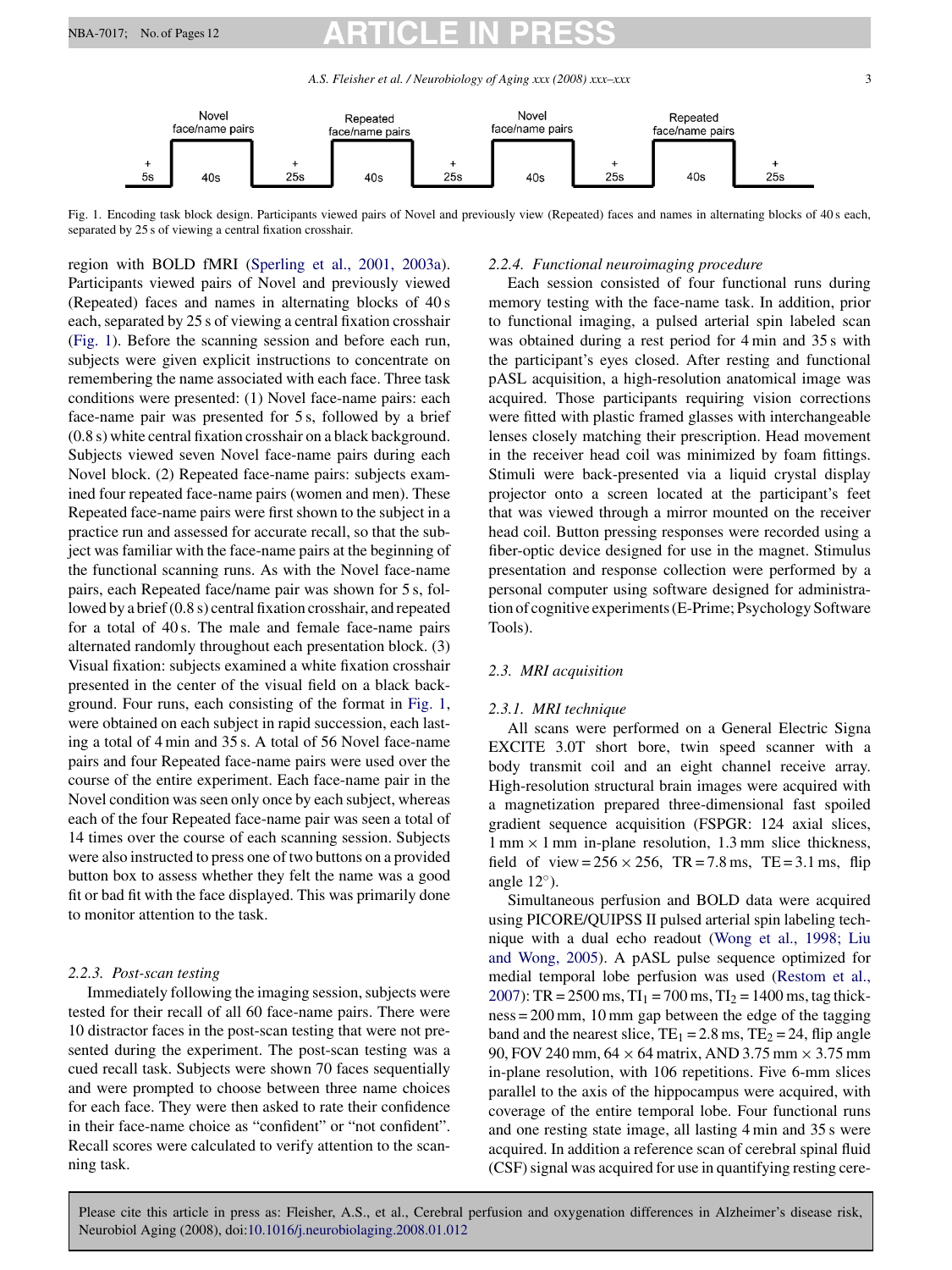bral blood flow. This CSF scan consisted of a single echo, single repetition scan acquired at full relaxation and echo time equal to 2.8 ms. This CSF scan utilized the same inplane parameters as the pASL scan, but the number of slices was increased to cover the lateral ventricles.

# *2.3.2. Physiologic monitoring*

During all arterial spin labeling scan acquisitions pulse and respiratory wave forms were collected using a pulse oxymeter and respiratory effort transducer. Subjects wore a pulse oxymeter probe on their left index finger. A respiratory band was placed around the sternum to measure chest wall movement associated with respiration. Data from these instruments were collected at 40 samples per second using a multi-channel data acquisition board (National Instruments). Scanner TTL pulse data (10 ms duration, 5 V pulse per slice acquisition) were recorded at 1 kHz. The TTL pulse data were used to synchronize the physiologic data to the acquired images. Pulse, respiratory, and TTL data were used to calculate physiologic noise regressors to improve taskspecific signal identification [\(Glover et al., 2000; Restom et](#page-10-0) [al., 2006\).](#page-10-0)

# *2.4. Data analysis*

### *2.4.1. Post-scanning image processing*

The data from the two echos were analyzed separately, with the first and second echo data used to analyze cerebral blood flow and BOLD activity, respectively. For each voxel the MR signal associated with physiologic noise from both pulse rate and respiratory rate data were included in a general linear model (GLM) analysis as regressors to model the physiologic fluctuation of the ASL signal. These physiologic noise component estimates were removed from the data to form corrected first and second echo time series for further analysis of both BOLD and perfusion data. Images were then motion corrected across time points, among all four runs, to the most typical base image in the second run, using a three-dimensional iterated, linearized, weighted least-squares method with Fourier interpolation with the AFNI software [\(Cox, 1996\).](#page-9-0) Time series were also visually inspected for motion based on the output of a program designed to detect outliers (AFNI-3dToutcount). Time points with isolated head movements not corrected by the registration algorithm were ignored in the statistical analysis.

A general linear model approach was used for statistical analysis of the individual functional datasets. Data from all four functional runs were concatenated for use in the GLM analysis performed by AFNI's 3dDeconvolve program [\(Cox, 1996\).](#page-9-0) Stimulus-related MR signal was included in the regression model by convolving the block design stimulus pattern with a gamma density function to create reference vectors using the AFNI Waver program [\(Cox, 1996\).](#page-9-0) In addition motion-corrected signal intensities from translation and rotation indices were used as covariates. Hence, the GLM

model included a combination of the following independent variables with MR signal as the dependent variable: reference vectors representing the occurrence of different stimulus types (i.e., Novel face-name pairs, Repeated face-name pairs, or fixation), motion parameters, a linear trend, and a constant. This procedure produced*F*statistics representing the strength of associations between stimulus presentation and mean peak signal change for each voxel, averaged across each stimulus block for all four functional scans, for each individual participant. Based on the *F* statistic, mean peak signal changes that satisfied an  $\alpha$  level of 0.05 for association with the stimulus were used as the primary outcome variables for betweengroup analyses. In addition, mean activation changes for each 2500 ms time point within the Novel face/name encoding blocks (averaged over all encoding blocks) were calculated for graphical representation of the time series data. This was done using AFNI's impulse response feature in 3Ddeconvolve.

### *2.4.2. CBF and BOLD time series analysis*

Physiologic noise and motion corrected images were used to calculate both CBF and BOLD-weighted time series. CBF time series were computed by taking the running subtraction of the control and tag image series from the first echo  $(TE = 2.8)$ , whereas the BOLD weighted time series were computed from the running average (average of each image with the mean of its two nearest neighbor) of the second echo  $(TE = 24 \text{ ms})$  ([Liu and Wong, 2005\).](#page-10-0) Data acquired from the resting scan acquisition were used to calculate resting perfusion flow rates by computing the average difference between the co-registered control and tag images for the entire 4 35 resting scan. This data were then converted into absolute physiologic units of CBF (ml/(100 mg min)) using the CSF image as a reference signal [\(Wong et al., 1998; Chalela et al.,](#page-11-0) [2000\).](#page-11-0)

Perfusion and BOLD mean peak signal changes during the stimulus tasks were transformed for further processing. To standardize the MR signal measures task-related percent MR signal changes from baseline were calculated using the average baseline MR signal value for all four functional runs, derived from the constant baseline regressor term in the GLM. These values will be referred to as "fractional changes": %ΔCBF and %ΔBOLD, for perfusion and BOLD responses, respectively. To approximate absolute physiologic flow changes from the baseline state during the encoding responses, the percent change in perfusion signal ( $\% \triangle CBF$ ) was multiplied by the corresponding mean resting perfusion rate in the same voxels, for each participant. This provided an estimate of flow change from baseline in response to the stimulus task in physiologic units (ml/(100 mg min)), and is referred to as change in absolute CBF (ΔCBF). To further assess the perfusion response during the encoding tasks in relation to the resting perfusion state,  $\triangle CBF$  was added to the resting perfusion rate for functionally activated voxels. This resulted in an estimate of "total absolute CBF' during the encoding tasks.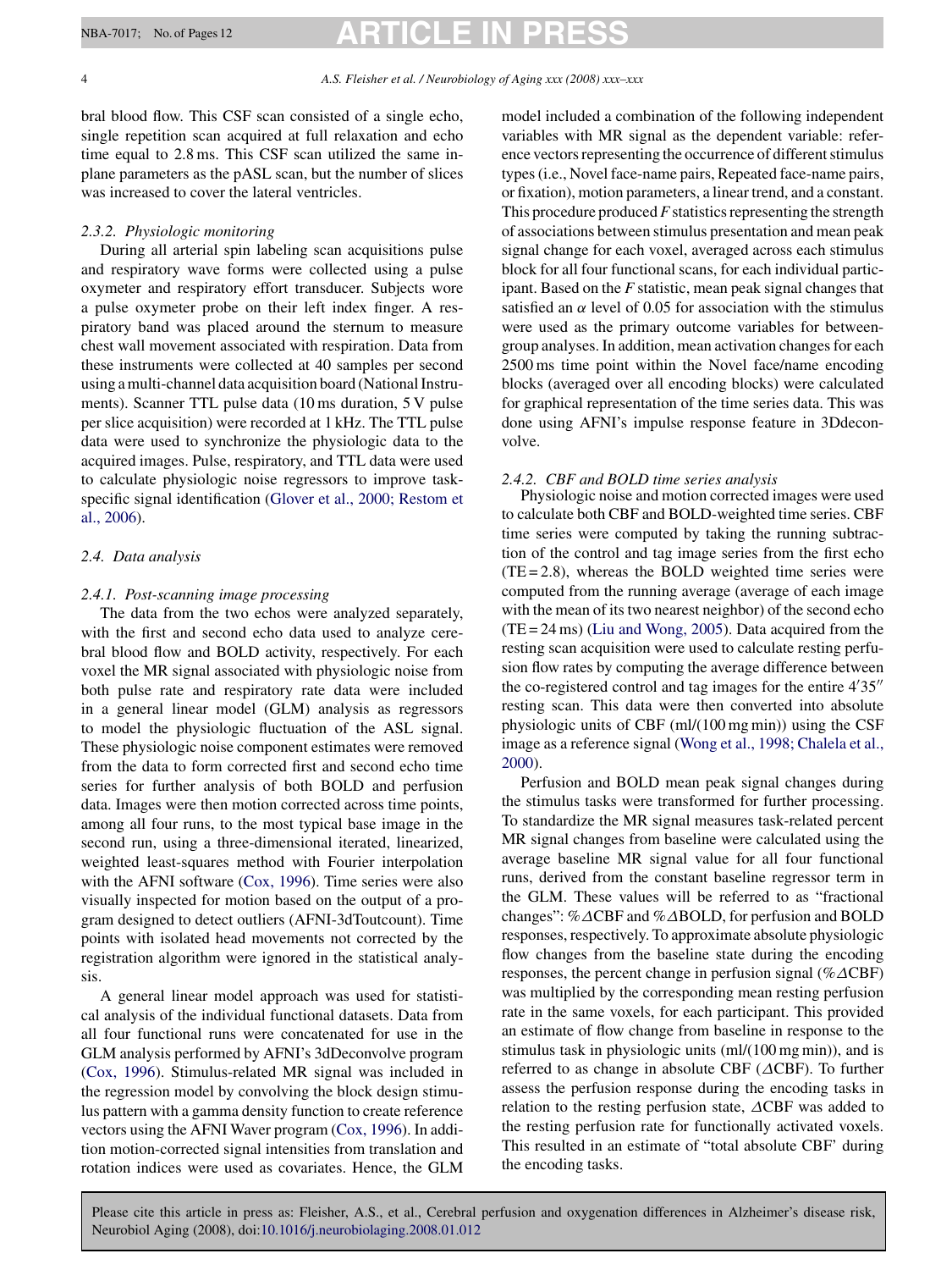### *2.4.3. Region of interest analysis*

Region of interest (ROI) analyses for both BOLD and ASL data were performed to avoid structural variance assumptions often made when conforming brain structures to a standardized atlas. This technique improves activation sensitivity in small structures such as the hippocampus which can be lost in atlas based analysis. All time series data were registered to the high-resolution anatomical image using AFNI's 3dVolreg program's two-dimensional registration algorithm ([Cox, 1996\).](#page-9-0) Semi-automated ROIs of the hippocampus were drawn for each anatomical image using the FreeSurfer software package (Fig. 2) ([Fischl et al., 2002\).](#page-9-0) These ROIs were visually inspected for accurate delineation and registration to the functional datasets, then down-sampled to the resolution of the functional images. From these, binary masks were created to use as search regions for hippocampal region activations. Functional activations that fell within these search regions were further constrained by removing any voxels that did not show a significant activation ( $\alpha$  = 0.05) in the generalized linear model of task-related activity (e.g., a significant response to the encoding task) using the *F* statistic. In addition, to correct for multiple comparisons, voxels were only considered significant if they were found in clusters sizes reaching a  $\alpha$  threshold of 0.05. This cluster size threshold was determined for each individual subject ROI by using a Monte Carlo simulation performed by the AFNI program Alphasim

([Jinhu Xiong, 1995; Cox, 1996\).](#page-10-0) Voxels were required to be touching on one entire side to be considered part of a cluster. For each search region, data within voxel clusters meeting these criteria were averaged to derive mean signal change measures for Novel encoding and for Novel versus Repeated (NvR) encoding.

Resting state cerebral blood flow data were calculated from the separate resting perfusion scan, not from periods of fixation during the activation runs. Resting perfusion signal was extracted from those perfusion voxels that were significantly activated during the memory task for each individual. This was done by creating binary masks for each individual from the perfusion activation patterns derived during the encoding runs (as described above). These values were averaged for the hippocampal search regions in each subject.

## *2.4.4. Volumetric data acquisition*

Measurements of total intracranial, whole brain, ventricular and hippocampal volumes were calculated using semi-automated segmentation and volumetric output measures from FreeSurfer ASEG analysis ([Fischl et al., 2002\).](#page-9-0) Whole brain, ventricular, and hippocampal volumes were normalized to the total intracranial volumes to adjust for variability due to head size. These normalized volumes were used for between group comparisons to evaluate for significant group differences.



Fig. 2. Region of interest. (A) Automated segmentation of the hippocampus; (B) down-sampled ROI to match the resolution of the functional dataset and form the hippocampal search region.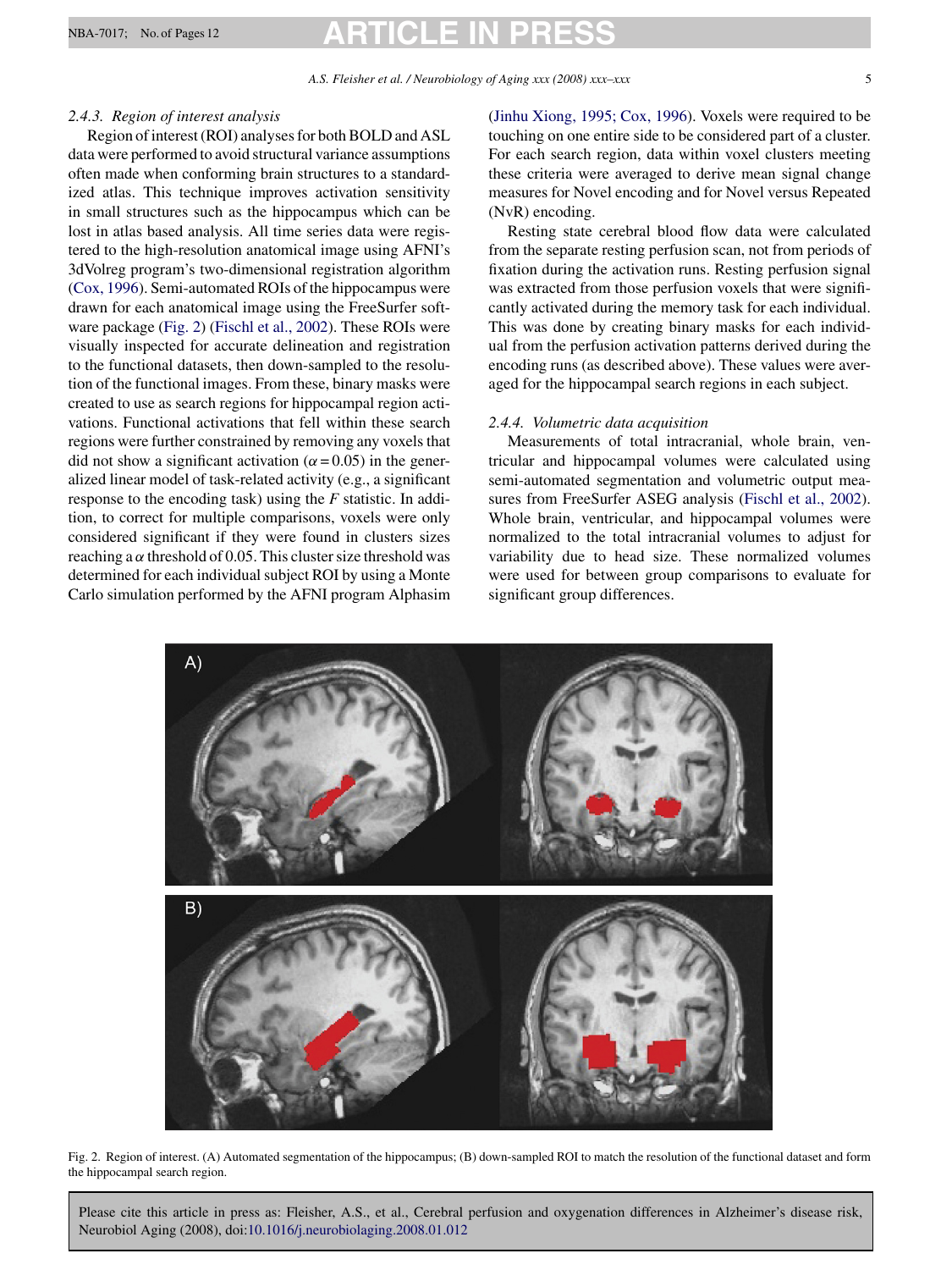### *2.4.5. Between group statistics*

The 38 participants were separated into two risk groups for the primary statistical analysis. The high risk group consisted of those subjects with both a family history of dementia in a first degree relative and at least one copy of the APOE  $\varepsilon$ 4 gene (excluding those with a copy of the APOE  $\varepsilon$ 2 gene). The low risk group had no family history of dementia and no copies of the APOE  $\varepsilon$ 4 gene. Risk groups were compared by two-tailed Student's *t*-tests for extent of mean activations during the memory task contrasts for both perfusion and BOLD measures in the hippocampal ROI. If no group differences were found in activation, the ROIs were separated into right and left hippocampal regions to evaluate for lateralized differences. Right and left hemispheres were not directly compared to each other. Between-group comparisons were also made using two-tailed Student's *t*-test for all demographic, neurocognitive, volumetric measures, and the number of voxels activated during the task. Pearson correlations were performed to assess the relationship between perfusion and BOLD signal that were acquired simultaneously during the encoding tasks.

Group differences in Novel encoding and in Novel versus Repeated face-name pair encoding were evaluated in group analyses. Novel encoding signal was analyzed as the primary statistical outcome measure to optimize task related signal sensitivity. However, Novel versus Repeated face-name pair data was also evaluated to further isolate signal related to pure Novel encoding in the hippocampal region. All analyses were performed from individual native space region of interest data.

### **3. Results**

Twenty-five subjects had a significant family history of dementia in a first degree relative, whereas 13 did not. After enrollment and APOE4 testing, we further stratified the groups into "High" and "Low" risk groups. Thirteen participants had both a positive family history and at

Table 1 Demographics, memory test scores, and volumetric measures

least one copy of the APOE  $\varepsilon$ 4 gene (high risk group). Ten had no family history of dementia and no copies of the APOE  $\varepsilon$ 4 gene (low risk group). These groups did not significantly differ by age, education, neurocognitive test scores, post-scan recall task of face-name pairs, or volumetric measures (Table 1). The high risk group had 77.9% females while the low risk group had 50% females.

Evaluation of percent signal change during Novel encoding versus fixation (NvF) and Novel versus Repeated encoding revealed significant group differences for both cerebral blood flow and BOLD activations. For NvF activations, both % $\triangle$ CBF ( $p = 0.007$ ) and % $\triangle$ BOLD ( $p = 0.037$ ) were lower in the high risk group by 30.7% and 33.0%, respectively. ([Fig. 3](#page-6-0) and [Table 2\).](#page-6-0) When contrasting Novel encoding to Repeated encoding activations this group difference was only seen in % $\triangle BOLD$  ( $p = 0.027$ ) but not in %ΔCBF (*p* = 0.100) [\(Table 2\).](#page-6-0) Further analysis showed that the lack of significant group differences in NvR %ΔCBF were driven by lateralizing effects. Left hippocampal region %ΔCBF was not significantly different between groups  $(p=0.30)$ , however right sided NvR activations showed lower % $\triangle$ CBF in the high risk group ( $p = 0.031$ ). % $\triangle$ CBF and %ΔBOLD activations were positively correlated to each other for both NvF ( $r = 0.657$ ,  $p = 0.001$ ) and NvR ( $r = 0.605$ ,  $p = 0.002$ ) encoding contrasts. There were no group differences in the number of voxels activated during the memory tasks.

[Fig. 4](#page-7-0) shows group comparisons of resting state absolute cerebral blood flow rates and estimated absolute cerebral blood flow during Novel encoding. Mean resting absolute CBF in voxels that were significantly activated during the memory tasks showed higher resting state levels of blood flow in the high risk group for both NvF  $(p = 0.029)$  and NvR  $(p=0.002)$  contrasts, 24.0% and 25.1%, respectively [\(Fig. 4A](#page-7-0)) and [Table 2\).](#page-6-0) There were no significant group differences in total absolute cerebral blood flow during the encoding task for bilateral, right or left hippocampal regions [\(Fig. 4B](#page-7-0) and C). This was true for both the NvF and NvR contrasts.

| Demographics, memory test scores, and volumetric measures |                   |                   |                  |  |  |  |
|-----------------------------------------------------------|-------------------|-------------------|------------------|--|--|--|
|                                                           | Low risk          | High risk         | $p$ -Values      |  |  |  |
| Subjects (no.)                                            | 10                | 13                |                  |  |  |  |
| Age                                                       | 57.7 $(\pm 4.39)$ | 58.2 $(\pm 4.27)$ | 0.75             |  |  |  |
| Sex (% female)                                            | 5M, 5F(50%)       | 3M, 10F (77.9%)   | n/a <sup>a</sup> |  |  |  |
| Education (years)                                         | 16.3              | 15.9              | 0.16             |  |  |  |
| MMSE                                                      | 29.8              | 29.7              | 0.30             |  |  |  |
| CVLT score                                                | 52.2              | 49.5              | 0.62             |  |  |  |
| Logical memory delayed recall <sup>b</sup>                | 12.7              | 11.6              | 0.20             |  |  |  |
| Post-scan task recall score (% correct)                   | 74.1              | 71.2              | 0.46             |  |  |  |
| Whole brain volumes ( $%$ of TIV)                         | 60.3              | 60.3              | 0.98             |  |  |  |
| Ventricular volume (% of TIV)                             | 1.56              | 1.42              | 0.56             |  |  |  |
| Hippocampal volume $(\%$ of TIV)                          | 0.52              | 0.52              | 0.84             |  |  |  |

MMSE: Folstein Mini Mental State Exam [\(Folstein et al., 1975\);](#page-10-0) CVLT: California Verbal Learning Test ([Delis et al., 1988\);](#page-9-0) TIV: total intracranial volume. <sup>a</sup> No statistics performed due to inadequate sample size of males in the high risk group.

<sup>b</sup> Delayed recall of the WMS-R Logical Memory Test ([Wechsler, 1987\).](#page-11-0)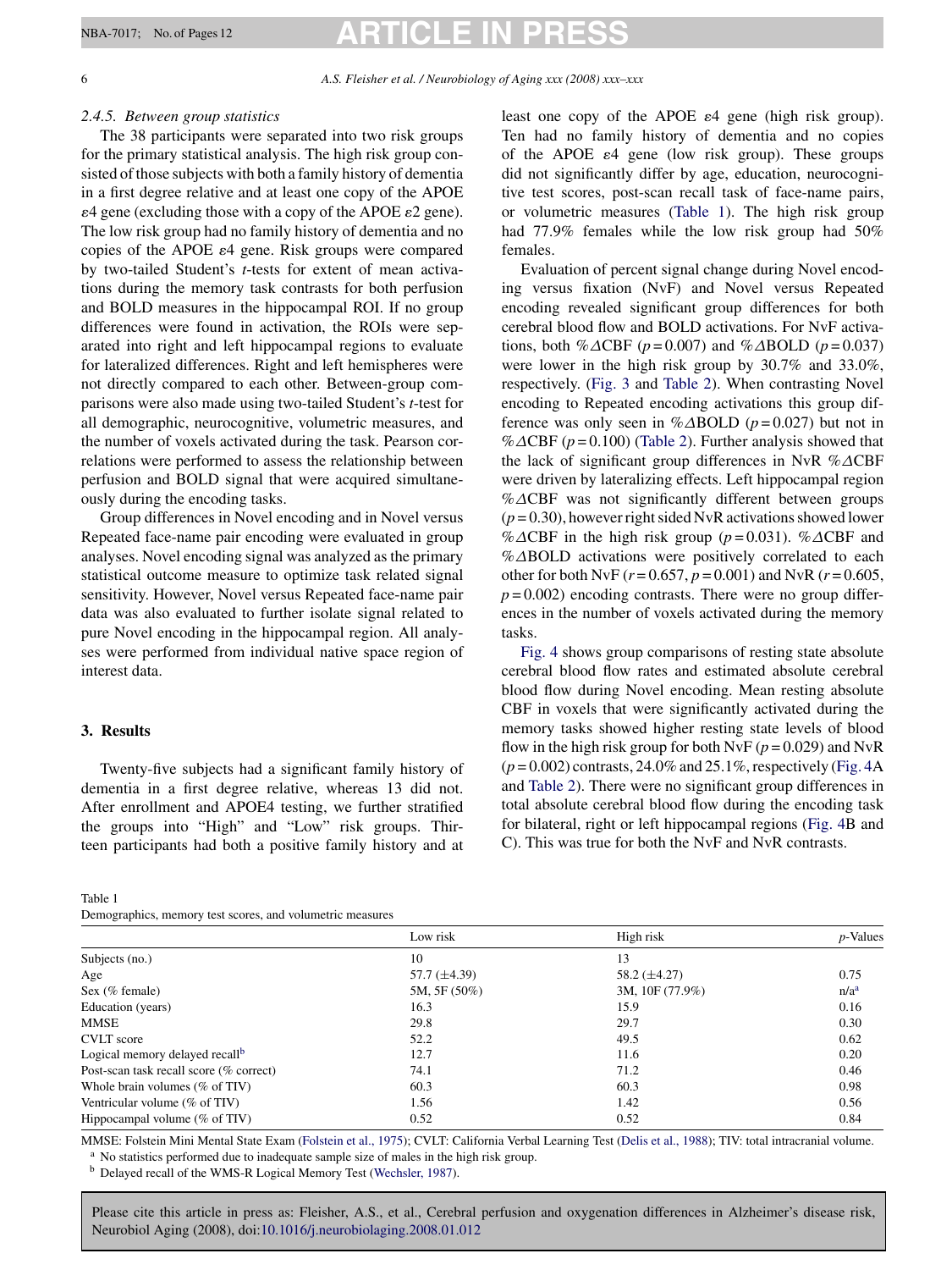*A.S. Fleisher et al. / Neurobiology of Aging xxx (2008) xxx–xxx* 7

<span id="page-6-0"></span>

Fig. 3. Fractional changes in cerebral blood flow and BOLD signal. Hippocampal region response to Novel face/name pair encoding in percent signal change from baseline. A comparison of high and low risk groups for AD. (A) Mean peak percent changes in cerebral blood flow signal, (B) impulse response time series during the 40 s encoding task in percent change of CBF, (C) mean peak percent changes in BOLD signal, and (D) impulse response time series during the 40 s encoding task in percent change of BOLD signal.

| Table 2                                             |  |  |  |  |
|-----------------------------------------------------|--|--|--|--|
| Signal differences between high and low risk groups |  |  |  |  |

|                                                                      | Low risk $(n=10)$ | High risk $(n=13)$ | Relative group difference $(\%)$ | $p$ -Values |
|----------------------------------------------------------------------|-------------------|--------------------|----------------------------------|-------------|
| $% \triangle$ CBF                                                    |                   |                    |                                  |             |
| Novel encoding $(\% )$                                               | 93.1              | 64.5               | $-30.7$                          | 0.007       |
| Novel vs. Repeated encoding $(\%)$                                   | 78.7              | 60.9               | $-22.6$                          | 0.10        |
| Absolute CBF during rest                                             |                   |                    |                                  |             |
| During rest in Novel voxels (mg/(100 ml min))                        | 44.6              | 54.7               | $+24.0$                          | 0.029       |
| During rest in Novel vs. Repeated voxels $(mg/(100 \text{ ml min}))$ | 43.3              | 57.8               | $+25.1$                          | 0.002       |
| $%$ $\triangle$ BOLD                                                 |                   |                    |                                  |             |
| Novel encoding $(\% )$                                               | 0.97              | 0.65               | $-33.0$                          | 0.037       |
| Novel vs. Repeated encoding $(\%)$                                   | 0.97              | 0.57               | $-41.2$                          | 0.027       |

Low risk vs. high risk group comparison of mean hippocampal search region fractional signal change for perfusion (%ΔCBF) and BOLD (%ΔBOLD), as well as resting perfusion levels in voxels that had been activated during the task (mg/(100 ml min)). This is presented for both Novel encoding blocks compared to fixation blocks (NvF), and Novel encoding blocks compared to Repeated face/name encoding blocks (NvR).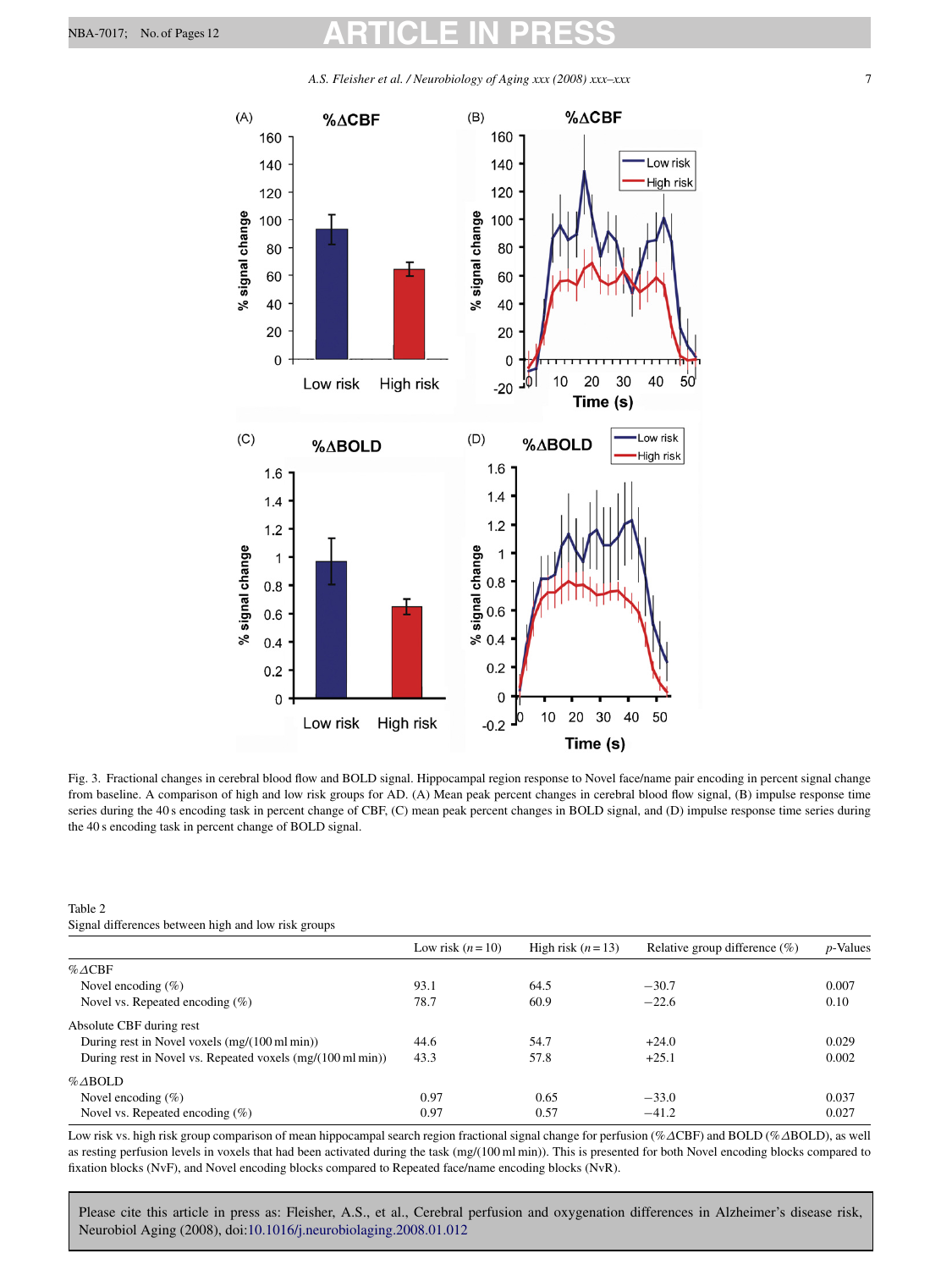<span id="page-7-0"></span>8 *A.S. Fleisher et al. / Neurobiology of Aging xxx (2008) xxx–xxx* 



Fig. 4. Absolute cerebral blood flow. Estimates of absolute cerebral blood flow in physiologic units in the hippocampal region. A comparison of high and low risk groups for AD. (A) Absolute CBF during rest; (B) total absolute cerebral blood flow during encoding task presentation; (C) impulse response time series during the 40 s encoding task in total absolute CBF units.

### **4. Discussion**

This study demonstrates that functional arterial spin labeling can detect signal differences in the medial temporal lobes of people with differential risk for Alzheimer's disease. In this cognitively normal, middle aged, cohort we found decreased fractional changes in medial temporal lobe cerebral blood flow and BOLD signal during associative encoding in those at increased risk for AD. However, evaluation of resting state cerebral blood perfusion revealed that the high risk group also had higher levels of absolute CBF at rest compared to the low risk group. Estimations of total absolute CBF during encoding showed that, when the resting state was accounted for, both high and low risk groups attained similar levels of perfusion in the activated state. This implies that differences in the encoding-related CBF response associated with AD risk, when assessed as changes from baseline levels ( $% \triangle CBF$ ), is likely driven by differences in the resting state. With %ΔCBF positively associated with %ΔBOLD, fractional changes in the BOLD signal are also likely dependent on the resting state, and may not represent differences in task-related neuronal activity. Not only does this demonstrate the utility of these techniques for identifying risk, but further explores the relationship between BOLD and perfusion signals. BOLD activations should not be directly interpreted as representing neuronal activity, but reflect a more complex relationship between vascular reactivity, cerebral blood flow, oxygen utilization, and the baseline state.

Our finding of a 24% elevation in MTL resting perfusion related to AD risk, and subsequent attenuation of a fractional response during encoding, may have implications for pathology in neurovascular function. There is evidence of neurovascular unit dysfunction in Alzheimer's disease, which may also be present in individuals at increased risk for AD, prior to clinical manifestations. AD is associated with distinct changes in cerbrovascular structure [\(Farkas](#page-9-0) [and Luiten, 2001; Zlokovic, 2005; Zlokovic et al., 2005\)](#page-9-0) and function [\(Iadecola, 2004\).](#page-10-0) Amyloid beta  $(A\beta)$  aggregation is considered to be an important pathological feature in Alzheimer's disease ([Hardy and Selkoe, 2002\).](#page-10-0) And, soluble forms of  $\overrightarrow{AB}$  may be responsible for vasculotoxic effects [\(Zlokovic, 2005\).](#page-11-0) Transgenic mouse models have demonstrated that functional hyperemia is impaired with over expression of the amyloid precursor protein (APP), even prior to development of amyloid plaques [\(Iadecola, 2004\).](#page-10-0) Soluble forms of  $\overrightarrow{AB}$  can reduce regional CBF by attenuating endothelium-mediated vasodilatation and directly eliciting vasoconstriction ([Iadecola, 2004\).](#page-10-0) Production of superoxides in relation to  $\overrightarrow{AB}$  impairs nitric oxide mediated vasodilitation [\(Girouard and Iadecola, 2006; Benarroch, 2007\).](#page-10-0) In addition, A<sub>B</sub> has direct toxic and inflammatory effects on vascular endothelium [\(Folin et al., 2006; Marco and Skaper, 2006\).](#page-10-0) The APOE  $\varepsilon$ 4 gene itself may influence vascular responsiveness in the absence of amyloid plaque deposition by modulating the toxic effects of  $A\beta_{1-42}$  on endothelial cells [\(Folin et al., 2006\).](#page-10-0) These metabolic effects related to AD risk and AD pathology are consistent with our findings of decreased fractional CBF responsiveness to encoding in the medial temporal lobe, and may be driving the elevation of the resting perfusion state in the high risk individuals.

There are few reports of perfusion differences based on AD risk during rest or memory tasks, and none using ASL MRI techniques. However, the literature on resting perfusion in AD subjects compared to normal subjects is robust. Decreased resting perfusion has been demonstrated in AD subjects compared to normal elderly controls using SPECT [\(Lojkowska et al., 2002; Varma et al., 2002; Ishiwata et al.,](#page-10-0) [2006\),](#page-10-0) ASL MRI [\(Alsop et al., 2000; Johnson et al., 2005\),](#page-9-0) and  $H_2$ <sup>15</sup>O positron emission tomography (<sup>15</sup>O PET) [\(Ishii](#page-10-0) [et al., 2000\).](#page-10-0) This has also been demonstrated in people with mild cognitive impairment with resting ASL MRI measures of perfusion ([Johnson et al., 2005\).](#page-10-0) These studies did not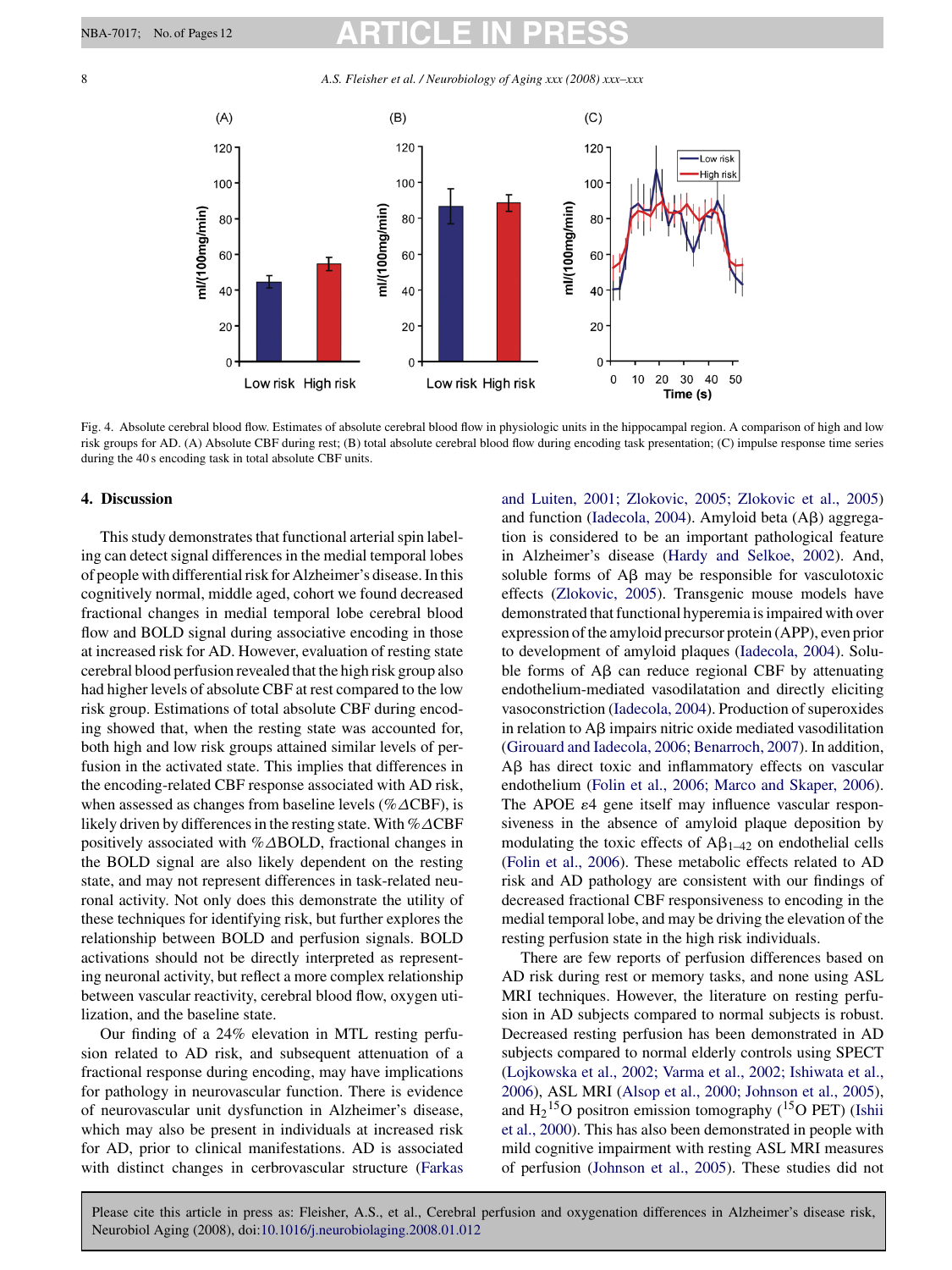# NBA-7017; No. of Pages 12 **ARTICLE IN P**

show specific evidence for perfusion differences in the medial temporal lobe. However, other studies using SPECT have demonstrated MTL decreased resting perfusion in people with MCI ([Ishiwata et al., 2006\)](#page-10-0) and early cognitive changes associated with AD ([Johnson et al., 1998\).](#page-10-0) In addition, 15O PET has shown activation perfusion differences by APOE  $\varepsilon$ 4 genotype in young normal controls ([Scarmeas et al., 2005\).](#page-10-0) Mixed increases and decreases during a non-verbal memory task in various brain regions were found. Importantly, a recent pASL study demonstrated a 22% decreased response in the MTL to encoding in individuals with early amnestic mild cognitive impairment [\(Xu et al., 2007\).](#page-11-0) This is consistent with our finding of a 30.7% reduction during encoding in individuals at increased risk for dementia, and implies pathologic similarities. Furthermore, FDG-PET studies have demonstrated reduction in MTL glucose metabolism associated with the APOE4 genotype [\(Reiman et al., 1996, 2001, 2004\).](#page-10-0) It is possible that early manifestations of AD include metabolic derangements resulting in increased baseline blood flow in an effort to compensate for functionally impaired metabolic substrate.

Evidence from published BOLD and perfusion studies can guide our understanding of the relationships between the BOLD response, cerebral blood flow, oxygen metabolism, and neuronal activity. [Brown et al. \(2003\),](#page-9-0) assessed cortical motor activity with PICORE/QUIPSS II ASL in normal control subjects during a simple finger tapping paradigm before and after administration of acetazolamide ([Brown et](#page-9-0) [al., 2003\).](#page-9-0) Acetazolamide is a potent vasodilator thought to modulate CBF without changing the cerebral metabolic rate of oxygen consumption  $(CMRO<sub>2</sub>)$  or neuronal activity. Administration of the drug increased resting CBF, decreased the BOLD response to the motor stimulus, but had no effect on the magnitude of the absolute change of CBF in response to the task. Hence, the change in CBF during task-related neuronal activity, when added to an increased resting CBF level, led to an increased total absolute level of CBF during the task with acetazolamide. The reduced BOLD response during the task is consistent with reduced baseline deoxyhemoglobin content and a smaller fractional CBF increase, both due to the elevated baseline CBF ([Buxton et al., 2004\).](#page-9-0) Since the increased CBF in the baseline state is thought to be purely a vascular effect, with no change in baseline neural activity or CMRO2, the subsequent CBF response to the motor task is consistent with a feed-forward mechanism in which neuronal activity itself drives an increase in CBF ([Iadecola, 2004\).](#page-10-0)

In another experiment involving baseline state manipulations, a visual stimulus paradigm was used to reduce resting CBF in a setting in which resting neuronal activity may also be reduced ([Uludag et al., 2004\).](#page-11-0) In this study, the activation task was viewing a flickering checkerboard, but the baseline state alternated on successive blocks between eyes open with fixation and eyes closed. BOLD signal and CBF levels in the visual cortex were reduced during rest with eyes closed compared to rest with eyes open. Yet, when viewing a visual stimulus, changes in both BOLD and CBF resulted in the same absolute signals, reflecting decreased fractional BOLD and perfusion responses from the eyes-open baseline state compared to the eyes-closed baseline state. Both this and the acetazolamide experiment showed increased resting CBF to be associated with decreased BOLD response and also decreased fractional change in CBF, similar to our current data. And, both of these experiments are consistent with the CBF response being driven by neuronal activity in a feedforward fashion. What distinguishes the visual stimulus study from the acetazolamide study is that the final absolute CBF levels during the visual stimulus task were similar, whereas with the acetazolamide the final CBF level was increased. Hence, our results are more consistent with the visual stimulus experiment, with comparable task-related total absolute CBF in the two groups. Therefore, our findings more likely represent similar levels of CMRO<sub>2</sub> and neural activity during encoding for the two groups, but elevated activity at baseline in the high risk group. Yet, a potential contributory effect of reduced vascular responsiveness during task performance in the high risk group cannot be discounted.

Reports of differences in functional BOLD signal between APOE  $\varepsilon$ 4 carriers and non-carriers is well reported in the literature. However, while some studies have demonstrated higher levels of BOLD reactivity in normal subjects at higher risk for AD ([Bookheimer et al., 2000; Bondi et al., 2005; Fleisher](#page-9-0) [et al., 2005; Wishart et al., 2006\),](#page-9-0) others have demonstrated a measurable decrease in BOLD activations [\(Smith et al., 1999,](#page-10-0) [2002; Johnson et al., 2006; Trivedi et al., 2006\).](#page-10-0) These finding may appear to be incongruous, however they more likely represent dependence of BOLD signal changes on variables such as cognitive task used, brain region evaluated, and age of cohort. The face-name encoding task used in our study has been used by other groups to demonstrate changes in %ΔBOLD responses during different stages of AD-related memory impairment. Early mild cognitive impairment subjects show increased MTL %ΔBOLD activations ([Dickerson](#page-9-0) [et al., 2005; Celone et al., 2006\),](#page-9-0) but decreased signal in more impaired MCI ([Dickerson et al., 2005; Celone et al.,](#page-9-0) [2006\) a](#page-9-0)nd AD [\(Sperling et al., 2003b; Dickerson et al., 2005\).](#page-11-0) These studies, together with our perfusion data, support the possibility that %ΔBOLD may fluctuate based on age and disease progression, and as argued here, may predominantly represents changes in the baseline state.

Limitations in this study should be noted. Most important is the small sample size investigated here. However, our ability to detect group differences with this small sample size speak towards the possibility of robust effect sizes. In addition, the ratio of female to male participants in the high risk group is a possible concern. We cannot verify that the group differences we report are not potentially influenced by this. Also, areas of BOLD and perfusion activations were not required to be overlapping. Therefore, task activations may represent different regions within the ROI. Since perfusion signal is generated more from the arterial side of the cerebral vasculature and BOLD from the venous side ([Luh et](#page-10-0) [al., 2000\),](#page-10-0) there is some expected discrepancy of in signal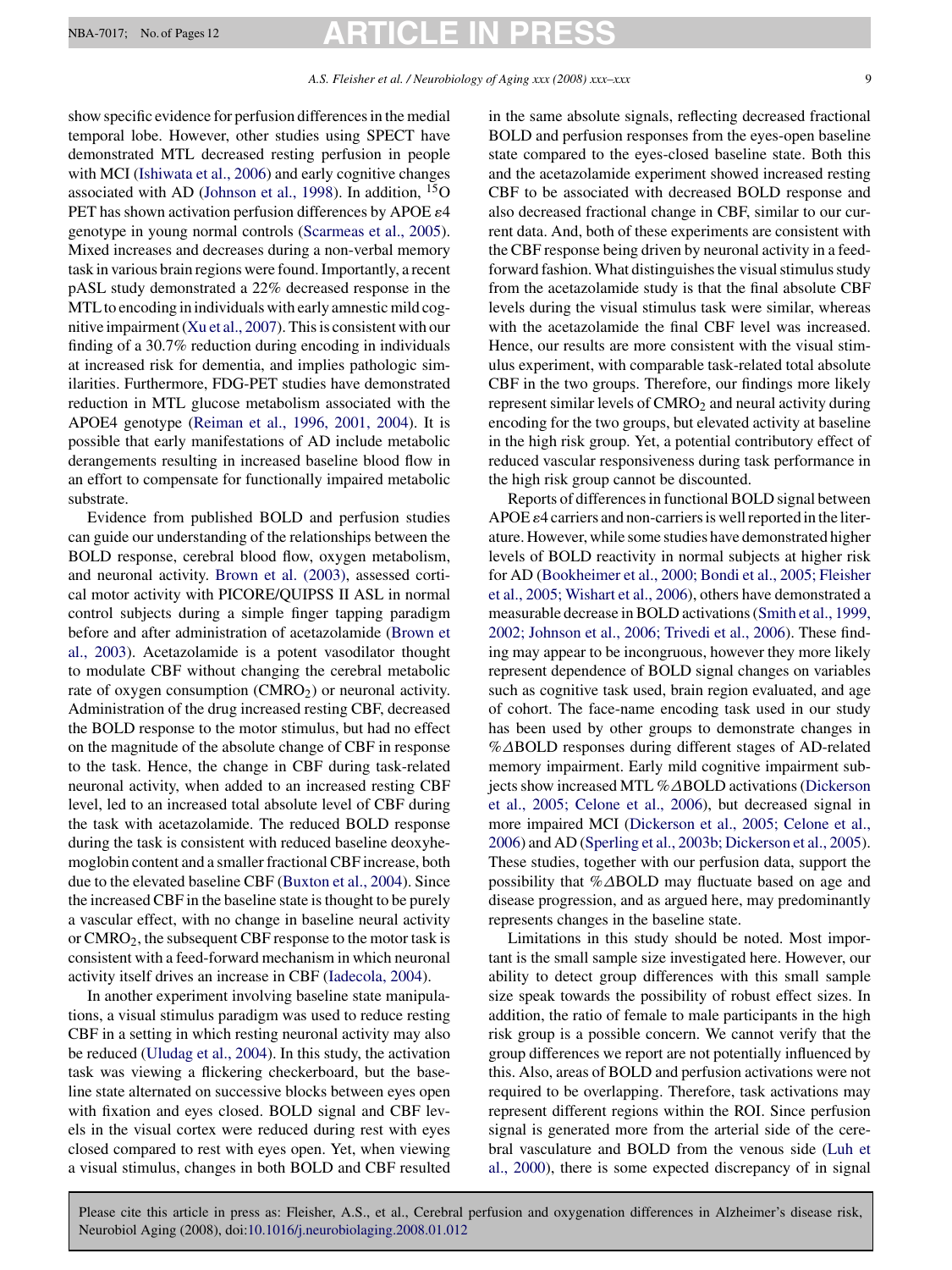# <span id="page-9-0"></span>NBA-7017; No. of Pages 12 **ARTICLE IN**

10 *A.S. Fleisher et al. / Neurobiology of Aging xxx (2008) xxx–xxx*

origination. For this reason we believed that relying on the general linear model to represent true task-associated activation simultaneously for BOLD and perfusion signal was appropriate. Also, we avoided any direct mathematical or statistical comparisons of the BOLD and perfusion signal, other than Pearson correlations. Furthermore, we are unable to directly or indirectly measure  $CMRO<sub>2</sub>$  due to a lack of understanding the MR signal relationships between APOE  $\varepsilon$ 4 and neurovascular response, unlike the known relationships in young control subjects and aging that allow for mathemat-ical estimations of CMRO<sub>2</sub> [\(Restom et al., 2007\).](#page-10-0) To evaluate the effects of APOE  $\varepsilon$ 4 on oxygen consumption directly, calibration of the BOLD signal for vascular response during hypercapnia can now be done (Davis et al., 1998; Hoge et al., 1999). This would be the next step in investigating the pathophysiologic underpinnings of the BOLD and CBF difference demonstrated by our data. Further development of these techniques may aid in preventative treatment trials for Alzheimer's disease.

### **Disclosure statement**

No authors of this manuscript have any actual or potential conflicts of interest including any financial, personal or other relationships with other people or organizations within 3 years of beginning the work submitted that could inappropriately influence (bias) their work. The author's institutions do not have contracts relating to this research through which it or any other organization may stand to gain financially now or in the future. Nor does any author have any other agreements of authors or their institutions that could be seen as involving a financial interest in this work. The study was conducted according to Good Clinical Practice, the Declaration of Helsinki and U.S. 21 CFR Part 50-Protection of Human Subjects, and Part 56-Institutional Review Boards. Written informed consent for the study was obtained from all of the participants before protocol-specific procedures were performed.

# **Acknowledgement**

This research was funded by a National Institute on Aging grant: k23 AG024062.

# **References**

- Alsop, D.C., Detre, J.A., Grossman, M., 2000. Assessment of cerebral blood flow in Alzheimer's disease by spin-labeled magnetic resonance imaging. Ann. Neurol. 47 (1), 93–100.
- Bassett, S.S., Yousem, D.M., Cristinzio, C., Kusevic, I., Yassa, M.A., Caffo, B.S., Zeger, S.L., Bassett, S.S., Kusevic, I., Cristinzio, C., Yassa, M.A., Avramopoulos, D., Yousem, D.M., Fallin, M.D., 2006. Familial risk for Alzheimer's disease alters fMRI activation patterns brain activation in offspring of AD cases corresponds to 10q linkage. Brain 129 (Pt 5), 1229–1239.
- Bateman, G.A., Levi, C.R., Schofield, P., Wang, Y., Lovett, E.C., 2006. Quantitative measurement of cerebral haemodynamics in early vascular dementia and Alzheimer's disease. J. Clin. Neurosci. 13 (5), 563–568, Epub March 15, 2006.
- Benarroch, E., 2007. Neurovascular unit dysfunction: a vascular component of Alzheimer disease? Neurology 68 (20), 1730–1732.
- Bondi, M.W., Houston, W.S., Eyler, L.T., Brown, G.G., 2004. Differential BOLD brain response to verbal paired-associate learning by APOE genotype in nondemented older adults: a functional MRI study. Neurobiol. Aging 25 (S2), 506.
- Bondi, M.W., Houston, W.S., Eyler, L.T., Brown, G.G., 2005. FMRI evidence of compensatory mechanisms in older adults at genetic risk for Alzheimer's disease. Neurology 64, 501–508.
- Bookheimer, S.Y., Strojwas, M.H., Cohen, M.S., Saunders, A.M., Pericak-Vance, M.A., Mazziotta, J.C., Small, G.W., 2000. Patterns of brain activation in people at risk for Alzheimer's disease. N. Engl. J. Med. 343 (7), 450–456.
- Brown, G.G., Eyler Zorrilla, L.T., Georgy, B., Kindermann, S.S., Wong, E.C., Buxton, R.B., 2003. BOLD and perfusion response to finger-thumb apposition after acetazolamide administration: differential relationship to global perfusion. J. Cereb. Blood Flow Metab. 23 (7), 829–837.
- Buxton, R.B., Uludag, K., Dubowitz, D.J., Liu, T.T., 2004. Modeling the hemodynamic response to brain activation. Neuroimage 23 (Suppl. 1), S220–S233.
- Celone, K.A., Calhoun, V.D., Dickerson, B.C., Atri, A., Chua, E.F., Miller, S.L., DePeau, K., Rentz, D.M., Selkoe, D.J., Blacker, D., Albert, M.S., Sperling, R.A., 2006. Alterations in memory networks in mild cognitive impairment and Alzheimer's disease: an independent component analysis. J. Neurosci. 26 (40), 10222–10231.
- Chalela, J.A., Alsop, D.C., Gonzalez-Atavales, J.B., Maldjian, J.A., Kasner, S.E., Detre, J.A., 2000. Magnetic resonance perfusion imaging in acute ischemic stroke using continuous arterial spin labeling. Stroke 31 (3), 680–687.
- Corder, E.H., Ghebremedhin, E., Taylor, M.G., Thal, D.R., Ohm, T.G., Braak, H., 2004. The biphasic relationship between regional brain senile plaque and neurofibrillary tangle distributions: modification by age, sex, and APOE polymorphism. Ann. NY Acad. Sci. 1019, 24–28.
- Corder, E.H., Lannfelt, L., Bogdanovic, N., Fratiglioni, L., Mori, H., 1998. The role of APOE polymorphisms in late-onset dementias. Cell Mol. Life Sci. 54 (9), 928–934.
- Cox, R.W., 1996. AFNI: software for analysis and visualization of functional magnetic resonance neuroimages. Comput. Biomed. Res. 29 (3), 162–173.
- Cupples, L.A., Farrer, L.A., Sadovnick, A.D., Relkin, N., Whitehouse, P., Green, R.C., 2004. Estimating risk curves for first-degree relatives of patients with Alzheimer's disease: the REVEAL study. Genet. Med. 6 (4), 192–196.
- Davis, T.L., Kwong, K.K., Weisskoff, R.M., Rosen, B.R., 1998. Calibrated functional MRI: mapping the dynamics of oxidative metabolism. Proc. Natl. Acad. Sci. U.S.A. 95 (4), 1834–1839.
- Delis, D.C., Freeland, J., Kramer, J.H., Kaplan, E., 1988. Integrating clinical assessment with cognitive neuroscience: construct validation of the California Verbal Learning Test. J. Consult. Clin. Psychol. 56 (1), 123–130.
- Dickerson, B.C., Salat, D.H., Greve, D.N., Chua, E.F., Rand-Giovannetti, E., Rentz, D.M., Bertram, L., Mullin, K., Tanzi, R.E., Blacker, D., Albert, M.S., Sperling, R.A., 2005. Increased hippocampal activation in mild cognitive impairment compared to normal aging and AD. Neurology 65 (3), 404–411.
- Farkas, E., Luiten, P.G., 2001. Cerebral microvascular pathology in aging and Alzheimer's disease. Prog. Neurobiol. 64 (6), 575–611.
- Fischl, B., Salat, D.H., Busa, E., Albert, M., Dieterich, M., Haselgrove, C., van der Kouwe, A., Killiany, R., Kennedy, D., Klaveness, S., Montillo, A., Makris, N., Rosen, B., Dale, A.M., 2002. Whole brain segmentation: automated labeling of neuroanatomical structures in the human brain. Neuron 33 (3), 341–355.
- Fleisher, A.S., Houston, W.S., Eyler, L.T., Frye, S., Jenkins, C., Thal, L.J., Bondi, M.W., 2005. Identification of Alzheimer disease risk by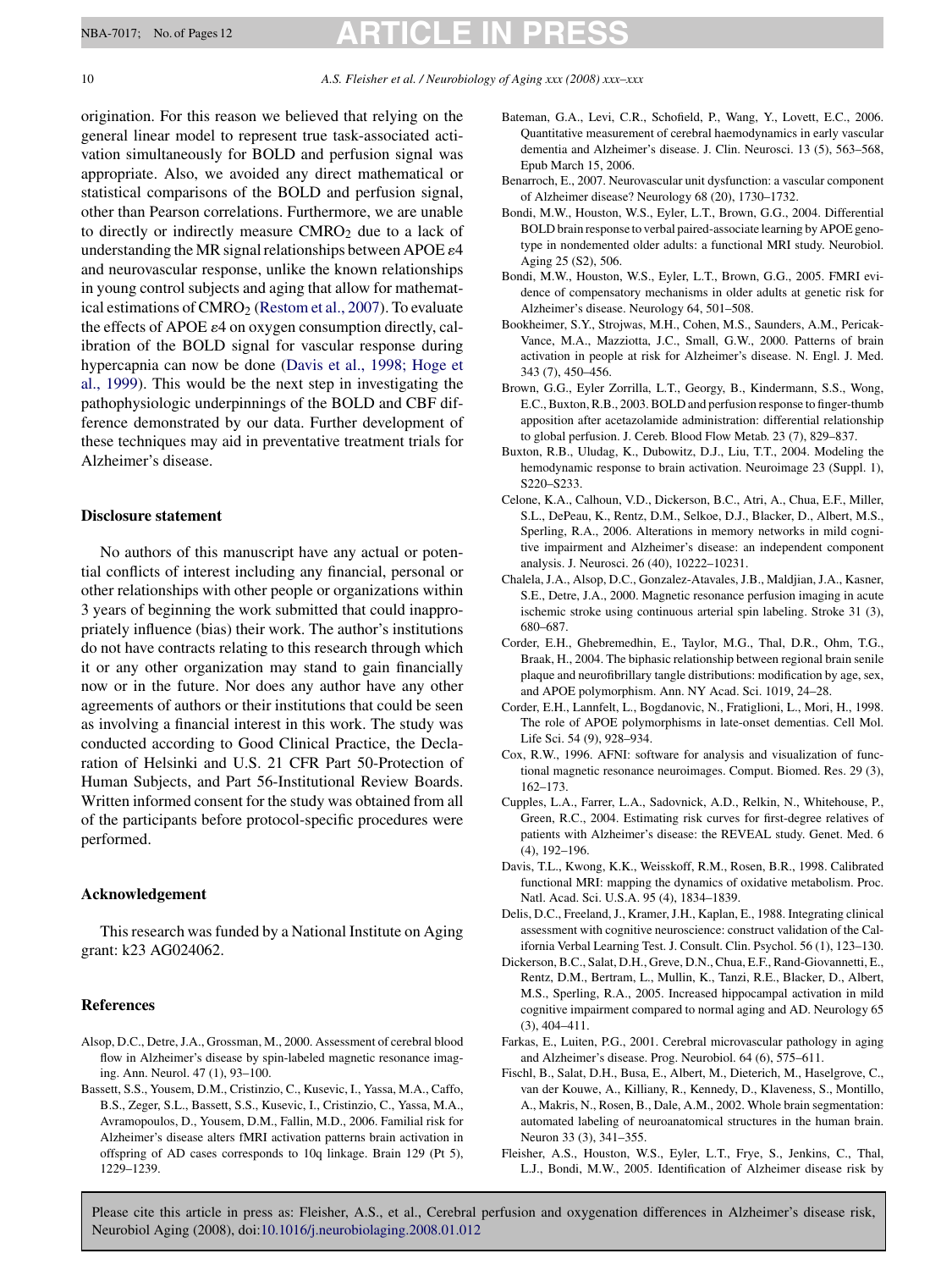# <span id="page-10-0"></span>NBA-7017; No. of Pages 12 **ARTICLE IN**

functional magnetic resonance imaging. Arch. Neurol. 62 (12), 1881– 1888.

- Folin, M., Baiguera, S., Guidolin, D., Di Liddo, R., Grandi, C., De Carlo, E., Nussdorfer, G.G., Parnigotto, P.P., 2006. Apolipoprotein-E modulates the cytotoxic effect of beta-amyloid on rat brain endothelium in an isoform-dependent specific manner. Int. J. Mol. Med. 17 (5), 821–826.
- Folstein, M.F., Folstein, S.E., McHugh, P.R., 1975. Mini-mental state. A practical method for grading the cognitive state of patients for the clinician. J. Psychiatr. Res. 12 (3), 189–198.
- Fratiglioni, L., Ahlbom, A., Viitanen, M., Winblad, B., 1993. Risk factors for late-onset Alzheimer's disease: a population-based, case-control study. Ann. Neurol. 33 (3), 258–266.
- Ghebremedhin, E., Schultz, C., Braak, E., Braak, H., 1998. High frequency of apolipoprotein E epsilon4 allele in young individuals with very mild Alzheimer's disease-related neurofibrillary changes. Exp. Neurol. 153 (1), 152–155.
- Girouard, H., Iadecola, C., 2006. Neurovascular coupling in the normal brain and in hypertension, stroke, and Alzheimer disease. J. Appl. Physiol. 100 (1), 328–335.
- Glover, G.H., Li, T.Q., Ress, D., 2000. Image-based method for retrospective correction of physiological motion effects in fMRI: RETROICOR. Magn. Reson. Med. 44 (1), 162–167.
- Han, S.D., Houston, W.S., Jak, A.J., Eyler, L.T., Nagel, B.J., Fleisher, A.S., Brown, G.G., Corey-Bloom, J., Salmon, D.P., Thal, L.J., Bondi, M.W., 2006. Verbal paired-associate learning by APOE genotype in non-demented older adults: fMRI evidence of a right hemispheric compensatory response. Neurobiol. Aging.
- Hardy, J., Selkoe, D.J., 2002. The amyloid hypothesis of Alzheimer's disease: progress and problems on the road to therapeutics. Science 297 (5580), 353–356.
- Hoge, R.D., Atkinson, J., Gill, B., Crelier, G.R., Marrett, S., Pike, G.B., 1999. Investigation of BOLD signal dependence on cerebral blood flow and oxygen consumption: the deoxyhemoglobin dilution model. Magn. Reson. Med. 42 (5), 849–863.
- Iadecola, C., 2004. Neurovascular regulation in the normal brain and in Alzheimer's disease. Nat. Rev. Neurosci. 5 (5), 347–360.
- Iannetti, G.D., Wise, R.G., 2007. BOLD functional MRI in disease and pharmacological studies: room for improvement? Magn. Reson. Imaging 25 (6), 978–988.
- Ishii, K., Sasaki, M., Matsui, M., Sakamoto, S., Yamaji, S., Hayashi, N., Mori, T., Kitagaki, H., Hirono, N., Mori, E., 2000. A diagnostic method for suspected Alzheimer's disease using H(2)15O positron emission tomography perfusion Z score. Neuroradiology 42 (11), 787–794.
- Ishiwata, A., Sakayori, O., Minoshima, S., Mizumura, S., Kitamura, S., Katayama, Y., 2006. Preclinical evidence of Alzheimer changes in progressive mild cognitive impairment: a qualitative and quantitative SPECT study. Acta. Neurol. Scand. 114 (2), 91–96.
- Jinhu Xiong, J.-H.G.J.L.L.P.T.F., 1995. Clustered pixels analysis for functional MRI activation studies of the human brain. Hum. Brain Mapp. 3 (4), 287–301.
- Johnson, K.A., Jones, K., Holman, B.L., Becker, J.A., Spiers, P.A., Satlin, A., Albert, M.S., 1998. Preclinical prediction of Alzheimer's disease using SPECT. Neurology 50 (6), 1563–1571.
- Johnson, N.A., Jahng, G.H., Weiner, M.W., Miller, B.L., Chui, H.C., Jagust, W.J., Gorno-Tempini, M.L., Schuff, N., 2005. Pattern of cerebral hypoperfusion in Alzheimer disease and mild cognitive impairment measured with arterial spin-labeling MR imaging: initial experience. Radiology 234 (3), 851–859.
- Johnson, S.C., Schmitz, T.W., Trivedi, M.A., Ries, M.L., Torgerson, B.M., Carlsson, C.M., Asthana, S., Hermann, B.P., Sager, M.A., 2006. The influence of Alzheimer disease family history and apolipoprotein E epsilon4 on mesial temporal lobe activation. J. Neurosci. 26 (22), 6069–6076.
- Kaplan, E.F., Goodglass, H., Weintraub, S., 1983. Boston Naming Test. Lea & Febiger, Philadelphia, PA.
- Liu, T.T., Wong, E.C., 2005. A signal processing model for arterial spin labeling functional MRI. Neuroimage 24 (1), 207–215.
- Lojkowska, W., Ryglewicz, D., Jedrzejczak, T., Sienkiewicz-Jarosz, H., Minc, S., Jakubowska, T., Kozlowicz-Gudzinska, I., 2002. SPECT as a diagnostic test in the investigation of dementia. J. Neurol. Sci. 203–204, 215–219.
- Luh, W.M., Wong, E.C., Bandettini, P.A., Ward, B.D., Hyde, J.S., 2000. Comparison of simultaneously measured perfusion and BOLD signal increases during brain activation with T(1)-based tissue identification. Magn. Reson. Med. 44 (1), 137–143.
- Marco, S., Skaper, S.D., 2006. Amyloid beta-peptide1-42 alters tight junction protein distribution and expression in brain microvessel endothelial cells. Neurosci. Lett. 401 (3), 219–224.
- Mohs, R.C., Knopman, D., Petersen, R.C., Ferris, S.H., Ernesto, C., Grundman, M., Sano, M., Bieliauskas, L., Geldmacher, D., Clark, C., Thal, L.J., 1997. Development of cognitive instruments for use in clinical trials of antidementia drugs: additions to the Alzheimer's Disease Assessment Scale (ADAS) that broaden its scope. The Alzheimer's Disease Cooperative Study. Alzheimer Dis. Assoc. Dis. 11 (Suppl. 2), 13S–21S.
- Monsch, A.U., Bondi, M.W., Butters, N., Salmon, D.P., Katzman, R., Thal, L.J., 1992. Comparisons of verbal fluency tasks in the detection of dementia of the Alzheimer type. Arch. Neurol. 49 (12), 1253– 1258.
- Obata, T., Liu, T.T., Miller, K.L., Luh, W.M., Wong, E.C., Frank, L.R., Buxton, R.B., 2004. Discrepancies between BOLD and flow dynamics in primary and supplementary motor areas: application of the balloon model to the interpretation of BOLD transients. Neuroimage 21 (1), 144–153.
- Reiman, E.M., Caselli, R.J., Chen, K., Alexander, G.E., Bandy, D., Frost, J., 2001. Declining brain activity in cognitively normal apolipoprotein E varepsilon 4 heterozygotes: a foundation for using positron emission tomography to efficiently test treatments to prevent Alzheimer's disease. Proc. Natl. Acad. Sci. U.S.A. 98 (6), 3334–3339.
- Reiman, E.M., Caselli, R.J., Yun, L.S., Chen, K., Bandy, D., Minoshima, S., Thibodeau, S.N., Osborne, D., 1996. Preclinical evidence of Alzheimer's disease in persons homozygous for the epsilon 4 allele for apolipoprotein E. N. Engl. J. Med. 334 (12), 752–758.
- Reiman, E.M., Chen, K., Alexander, G.E., Caselli, R.J., Bandy, D., Osborne, D., Saunders, A.M., Hardy, J., 2004. Functional brain abnormalities in young adults at genetic risk for late-onset Alzheimer's dementia. Proc. Natl. Acad. Sci. U.S.A. 101 (1), 284–289, Epub December 19, 2003.
- Reitan, R.M., 1958. Validity of the trail making test as an indicator of organic brain damage. Percept. Mot. Skills 8, 271–276.
- Restom, K., Bangen, K.J., Bondi, M.W., Perthen, J.E., Liu, T.T., 2007. Cerebral blood flow and BOLD responses to a memory encoding task: a comparison between healthy young and elderly adults. Neuroimage 37 (2), 430–439, Epub May 25, 2007.
- Restom, K., Behzadi, Y., Liu, T.T., 2006. Physiological noise reduction for arterial spin labeling functional MRI. Neuroimage 31 (3), 1104–1115, Epub March 13, 2006.
- Saunders, A.M., Strittmatter, W.J., Schmechel, D., George-Hyslop, P.H., Pericak-Vance, M.A., Joo, S.H., Rosi, B.L., Gusella, J.F., Crapper-MacLachlan, D.R., Alberts, M.J., et al., 1993. Association of apolipoprotein E allele epsilon 4 with late-onset familial and sporadic Alzheimer's disease. Neurology 43 (8), 1467–1472.
- Scarmeas, N., Habeck, C.G., Hilton, J., Anderson, K.E., Flynn, J., Park, A., Stern, Y., 2005. APOE related alterations in cerebral activation even at college age. J. Neurol. Neurosurg. Psychiatry 76 (10), 1440–1444.
- Smith, A., 1982. Symbol Digit Modalities Test Manual—Revised. Western Psychological Services, Los Angeles.
- Smith, C.D., Andersen, A.H., Kryscio, R.J., Schmitt, F.A., Kindy, M.S., Blonder, L.X., Avison, M.J., 1999. Altered brain activation in cognitively intact individuals at high risk for Alzheimer's disease. Neurology 53 (7), 1391–1396.
- Smith, C.D., Andersen, A.H., Kryscio, R.J., Schmitt, F.A., Kindy, M.S., Blonder, L.X., Avison, M.J., 2002. Women at risk for AD show increased parietal activation during a fluency task. Neurology 58 (8), 1197–1202.
- Sperling, R.A., Chua, E., Cocchiarella, A., Rand-Giovannetti, E., Poldrack, R., Schacter, D.L., Albert, M., 2003a. Putting names to faces: successful